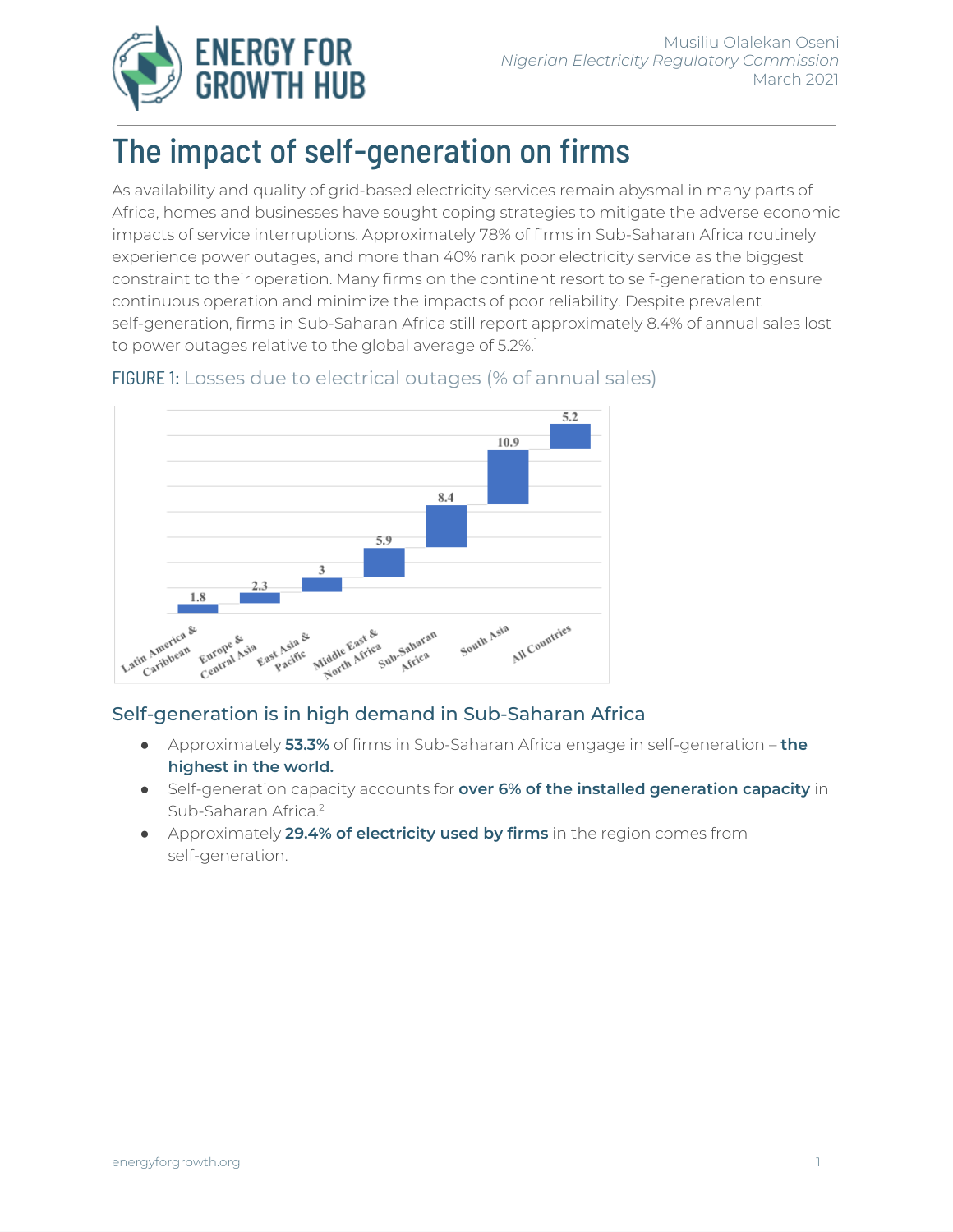

## FIGURE 2: Proportion of firms engaging in self-generation and share of electricity generated (%)

#### Self-generation is a costly second-best survival strategy

- **Self-generation guarantees continuous business operation** during power outages, lowering the adverse economic impact of grid supply interruptions.
- **Outage losses for firms engaging in self-generation would have increased by as much as 183%** if those firms depended solely on the grid.
- **Firms without self-generation could have avoided an estimated 6-46% of reported losses** if they adopted self-generation during grid power outages.

|                     | Firms with Self-generation    |                                                                       |                                                        | Firms without Self-generation   |                                                         |                                               |
|---------------------|-------------------------------|-----------------------------------------------------------------------|--------------------------------------------------------|---------------------------------|---------------------------------------------------------|-----------------------------------------------|
| Country             | Outage<br>loss (US\$/<br>kWh) | Estimated<br>loss without<br>self<br>generati <u>on</u><br>(US\$/kWh) | Implied loss<br>reduction due<br>to self<br>generation | Outage<br>loss<br>(US\$/<br>kWh | Estimated<br>loss with self<br>generation<br>(US\$/kWh) | Potential<br>benefit of<br>self<br>generation |
| Ghana               | 2.89                          | 3.32                                                                  | 14.88%                                                 | 1.54                            | 1.45                                                    | $-5.84%$                                      |
| <b>Kenya</b>        | 20.89                         | 22.33                                                                 | 6.89%                                                  | 28.89                           | 24.28                                                   | $-15.96%$                                     |
| Mali                | 23.92                         | 30.34                                                                 | 26.84%                                                 | 25.23                           | 23.45                                                   | $-7.06%$                                      |
| Mozambiqu<br>e      | 23.56                         | 46.63                                                                 | 97.92%                                                 | 32.46                           | 27.42                                                   | $-15.53%$                                     |
| <b>Nigeria</b>      | 2.01                          | 2.15                                                                  | 6.97%                                                  | 1.78                            | 1.66                                                    | $-6.74%$                                      |
| <b>Senegal</b>      | 6.70                          | 18.96                                                                 | 182.99%                                                | 25.06                           | 13.54                                                   | $-45.97%$                                     |
| Zambia              | 10.76                         | 14.51                                                                 | 34.85%                                                 | 15.37                           | 10.05                                                   | $-34.61%$                                     |
| <b>South Africa</b> | 4.40                          | 4.45                                                                  | 1.14%                                                  | 9.30                            | 6.00                                                    | $-35.48%$                                     |

## TABLE 1: Estimated economic benefits of Self-generation<sup>3</sup>